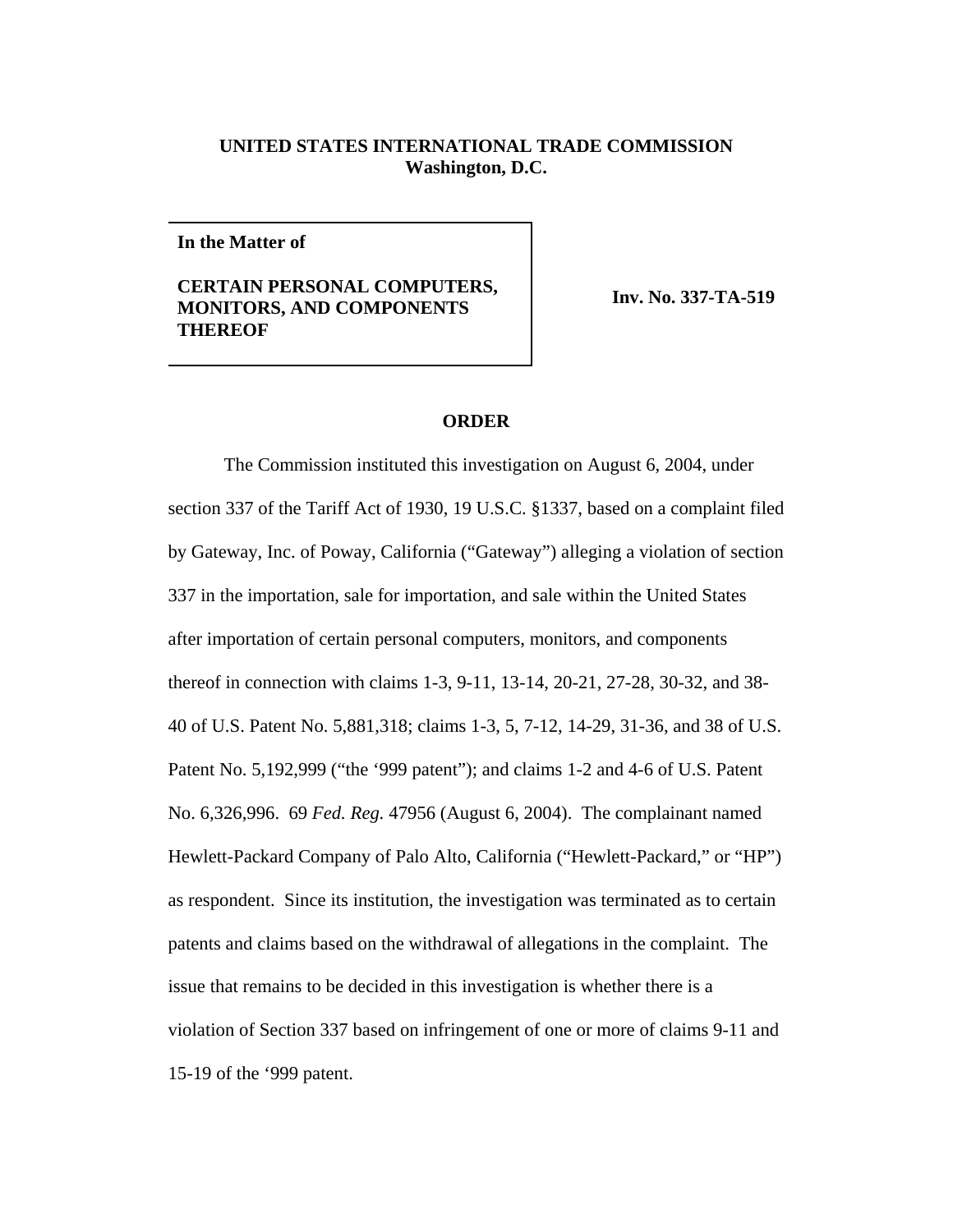On October 6, 2005, the presiding administrative law judge issued his final

initial determination ("ID") in which he found that there was no violation of

section 337. All the parties to the investigation, including the Commission

investigative attorney, filed timely petitions for review of various portions of the

final ID, $<sup>1</sup>$  and all parties filed timely responses to the petitions.</sup>

Having reviewed the record in this investigation, including the ID and the

written submissions of the parties, the Commission hereby **ORDERS THAT**:

(1). The investigation is remanded in part to the presiding administrative law judge for further fact-finding and analysis as indicated:

> (a). To make the findings and undertake the analysis necessary to determine whether complainant has established induced infringement of claim 19 under the standards set forth in the ID at 17.

(b). To support his finding of intent to deceive the U.S. Patent and Trademark Office (PTO) in connection with the failure of applicants to disclose the MPC 1 Specification during prosecution of the '999 patent.

(c). To weigh his findings of materiality and intent concerning the applicants' failure to disclose the MPC 1 Specification and the Turner reference to the PTO to determine if equity requires a finding of inequitable conduct, as required by the precedent of the U.S. Court of Appeals for the Federal Circuit, *e.g*., *Dayco Products, Inc. v. Total Containment, Inc*., 329 F.3d 1258, 1362-63 (Fed. Cir. 2003); *Ulead Systems, Inc. v. Lex Computer & Management Corp.*, 351 F.3d 1139 (Fed. Cir. 2003).

<sup>&</sup>lt;sup>1</sup>HP's petition is contingent upon a Commission determination to review the ALJ's inequitable conduct findings. HP's Petition at 1.